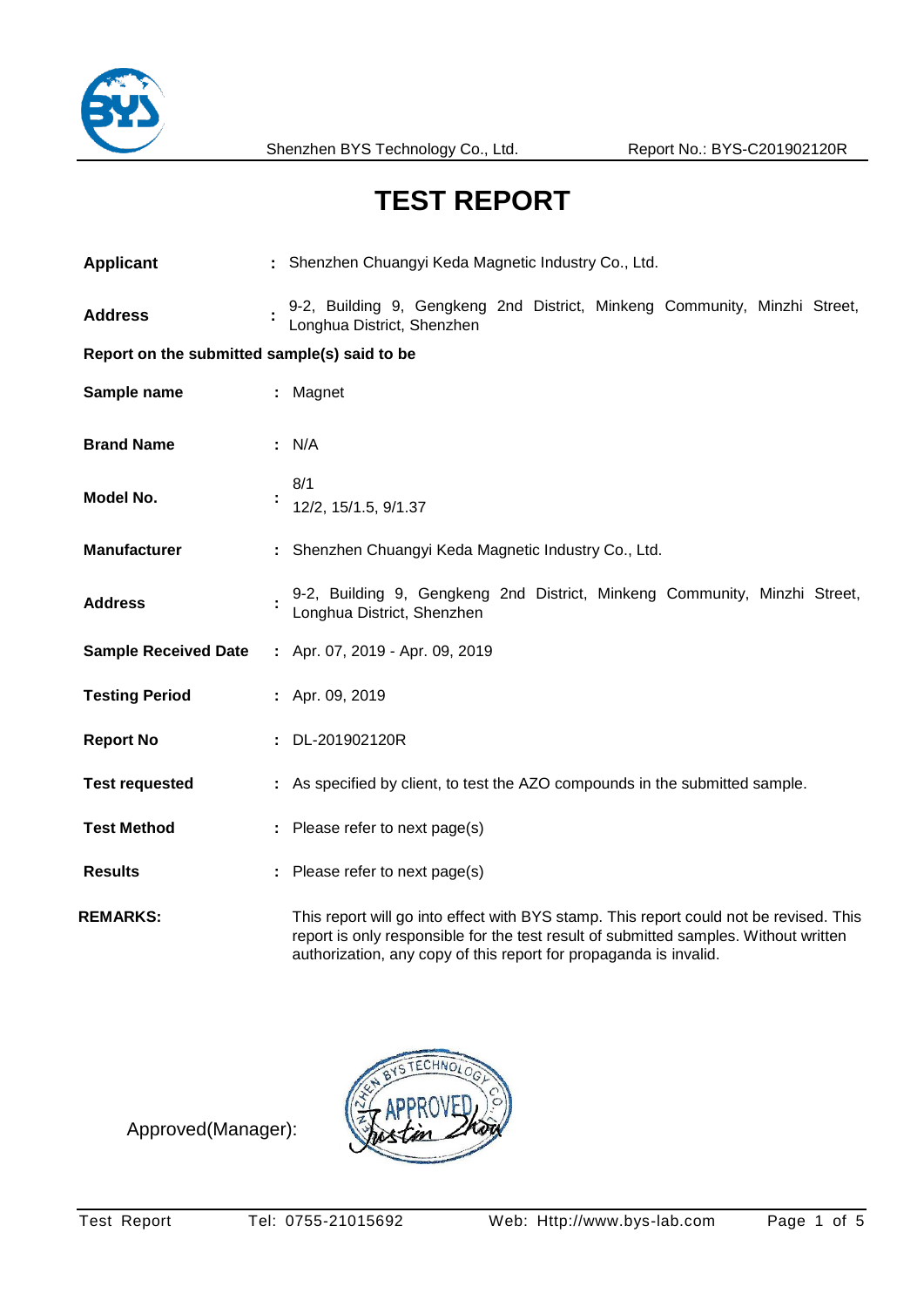

Shenzhen BYS Technology Co., Ltd. Report No.: BYS-C201902120R

#### **Test Method:**

| Tested Item(s) | Test Method         | Measured Equipment(s) |  |
|----------------|---------------------|-----------------------|--|
| AZO compounds  | EN 14362-1:2012(E), | GC-MS                 |  |
|                | EN 14362-3:2012(E)  |                       |  |

## **Tested Sample/Part Description:**

1 Sliver Metal

|                |                                                    |                |             |            | <b>Result</b> |
|----------------|----------------------------------------------------|----------------|-------------|------------|---------------|
| Code           | <b>Amines Substances</b>                           | <b>CAS No.</b> | <b>Unit</b> | <b>MDL</b> | 1             |
| 1              | 4-Aminobiphenyl                                    | $92 - 67 - 1$  | mg/kg       | 5          | N.D.          |
| $\overline{2}$ | Benzidine                                          | 92-87-5        | mg/kg       | 5          | N.D.          |
| 3              | 4-Chloro-o-toluidine                               | 95-69-2        | mg/kg       | 5          | N.D.          |
| 4              | 2-Naphthylamine                                    | 91-59-8        | mg/kg       | 5          | N.D.          |
| 5              | o-Aminoazotoluene                                  | 97-56-3        | mg/kg       | 5          | N.D.          |
| 6              | 5-Nitro-o-toluidine                                | 99-55-8        | mg/kg       | 5          | N.D.          |
| 7              | 4-Chloroaniline                                    | 106-47-8       | mg/kg       | 5          | N.D.          |
| 8              | 4-Methoxy-m-phenylene<br>diamine                   | 615-05-4       | mg/kg       | 5          | N.D.          |
| 9              | 4,4'-Diaminodiphenylmet<br>hane                    | 101-77-9       | mg/kg       | 5          | N.D.          |
| 10             | 3,3'-Dichlorobenzidine                             | 91-94-1        | mg/kg       | 5          | N.D.          |
| 11             | 3,3'-Dimethoxybenzidine                            | 119-90-4       | mg/kg       | 5          | N.D.          |
| 12             | 3,3'-Dimethylbenzidine                             | 119-93-7       | mg/kg       | 5          | N.D.          |
| 13             | 4, 4'-Diamino-3,<br>3'-dimethyldiphenyl<br>methane | 838-88-0       | mg/kg       | 5          | N.D.          |
| 14             | 2-Methoxy-5-methylanili<br>ne (p-cresidine)        | 120-71-8       | mg/kg       | 5          | N.D.          |
| 15             | 4,4'-Methylene-bis-(2-chl<br>oroaniline)           | $101 - 14 - 4$ | mg/kg       | 5          | N.D.          |
| 16             | 4,4'-Oxydianiline                                  | 101-80-4       | mg/kg       | 5          | N.D.          |
| 17             | 4,4'-Thiodianiline                                 | 139-65-1       | mg/kg       | 5          | N.D.          |
| 18             | o-Toluidine                                        | 95-53-4        | mg/kg       | 5          | N.D.          |
| 19             | 2,4-Diaminotoluene                                 | 95-80-7        | mg/kg       | 5          | N.D.          |
| 20             | 2,4,5-Trimethylaniline                             | 137-17-7       | mg/kg       | 5          | N.D.          |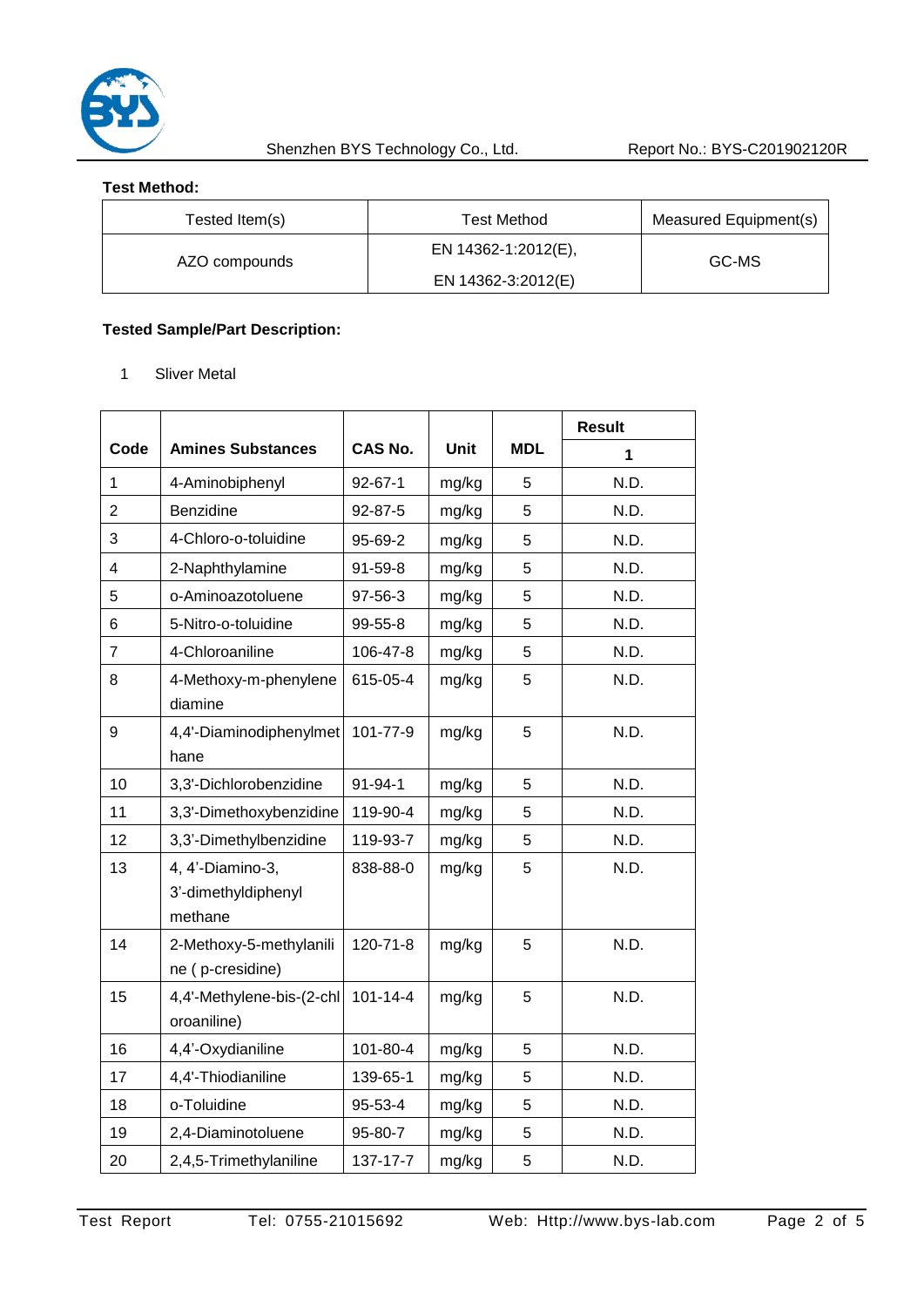

Shenzhen BYS Technology Co., Ltd. Report No.: BYS-C201902120R

| 21 | 2-Methoxyaniline  | $90 - 04 - 0$ | mg/kg | 5 | N.D. |
|----|-------------------|---------------|-------|---|------|
| 22 | 4-Aminoazobenzene | 60-09-3       | mg/kg | 5 | N.D. |
| 23 | 2,4-Xylidine      | $95 - 68 - 1$ | mg/kg | 5 | N.D. |
| 24 | 2,6-Xylidine      | 87-62-7       | mg/kg | 5 | N.D. |

**Note:** 

-MDL = Method Detection Limit

-N.D. = Not Detected (<MDL)

 $-mg/kg = ppm = parts per million$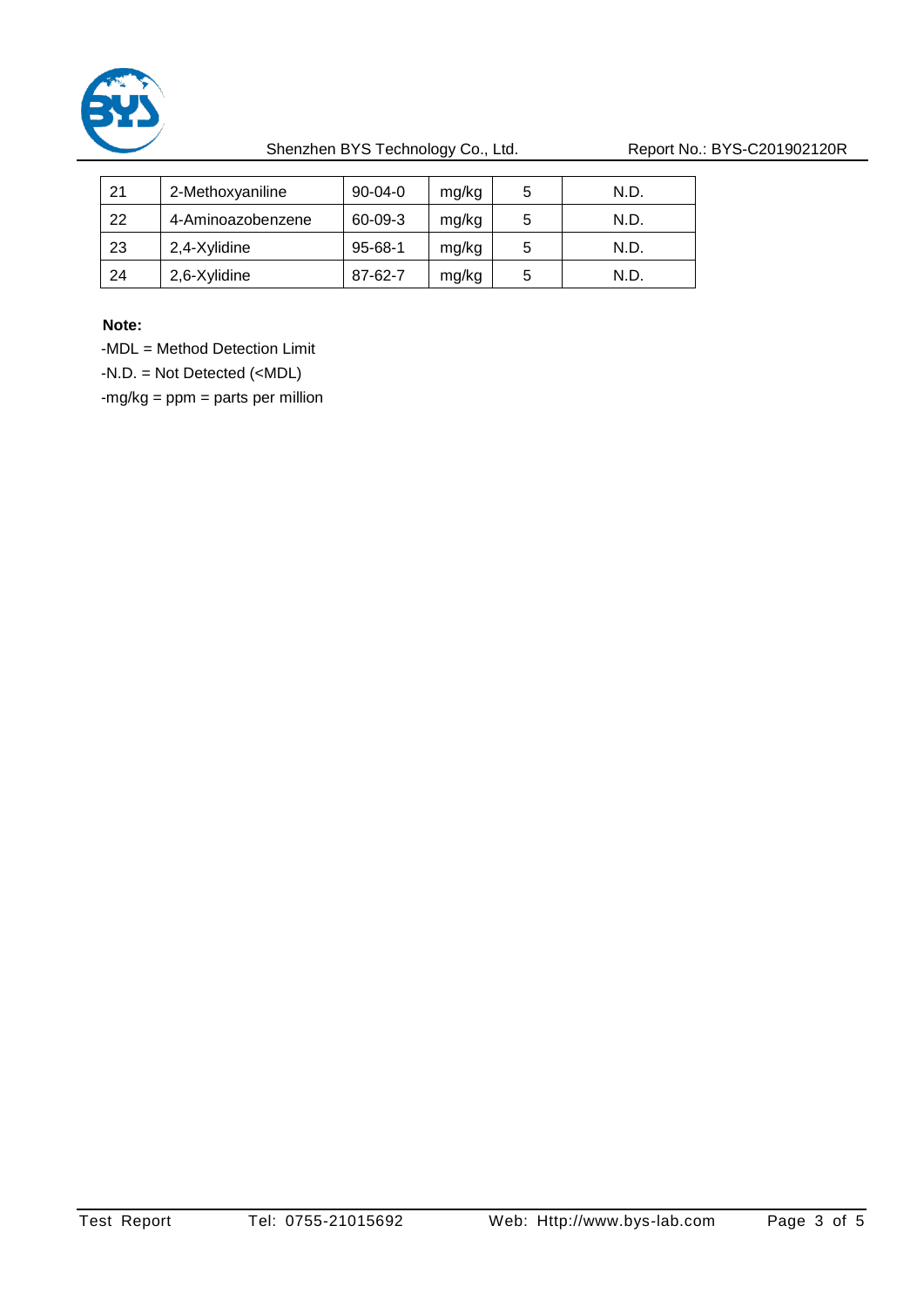

### **Test Process:**

**EN 14362-1:2012(E),EN 14362-3:2012(E)**